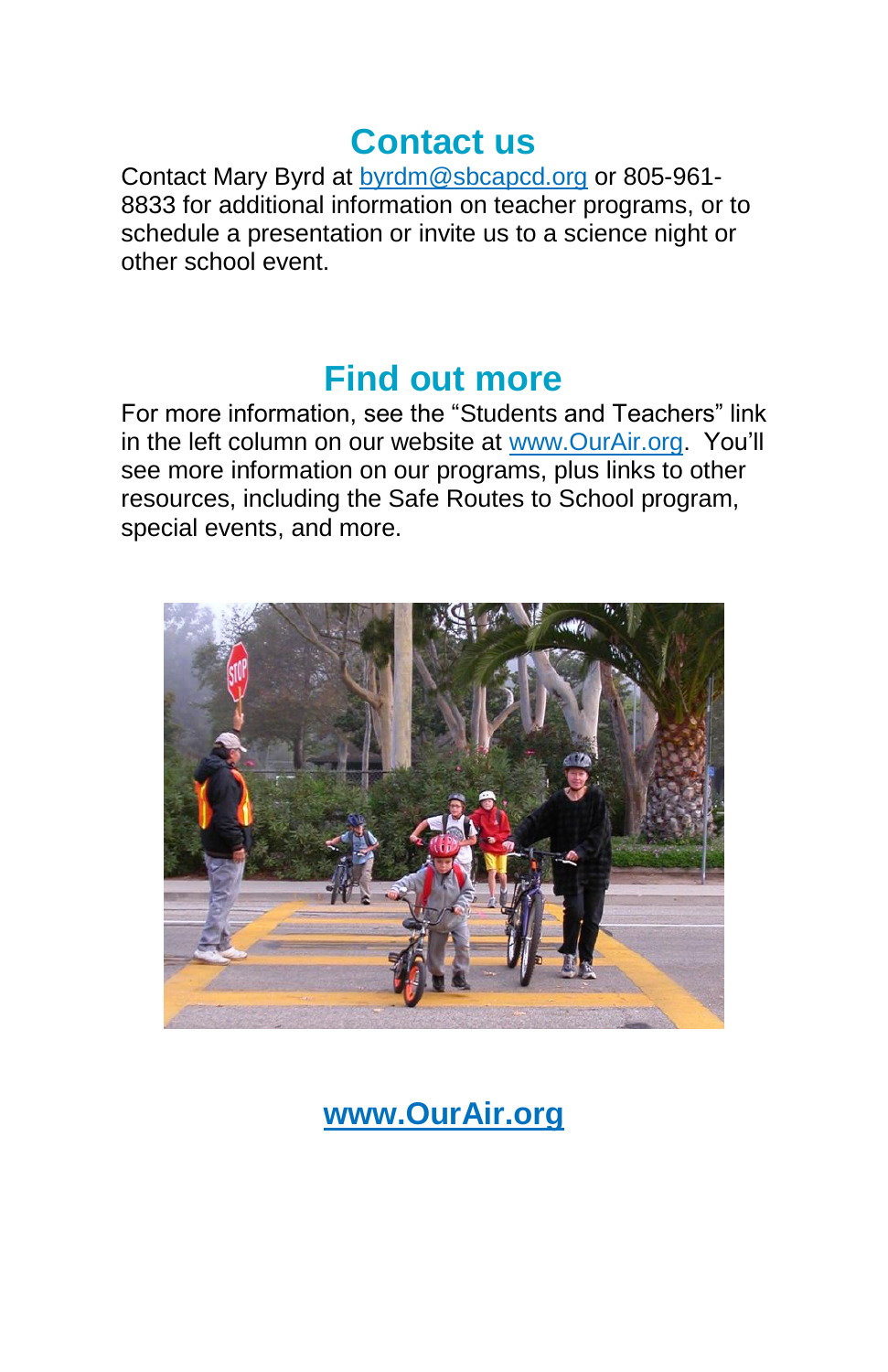Our Vision ※ Clean Air





# *Educational Programs on*  **Our Atmosphere Air Pollution**  *and*  **Global Climate Change**

*Classroom presentations, grants for teachers, participation in school events, and more — from the Santa Barbara County Air Pollution Control District*

**[www.OurAir.org](http://www.ourair.org/)**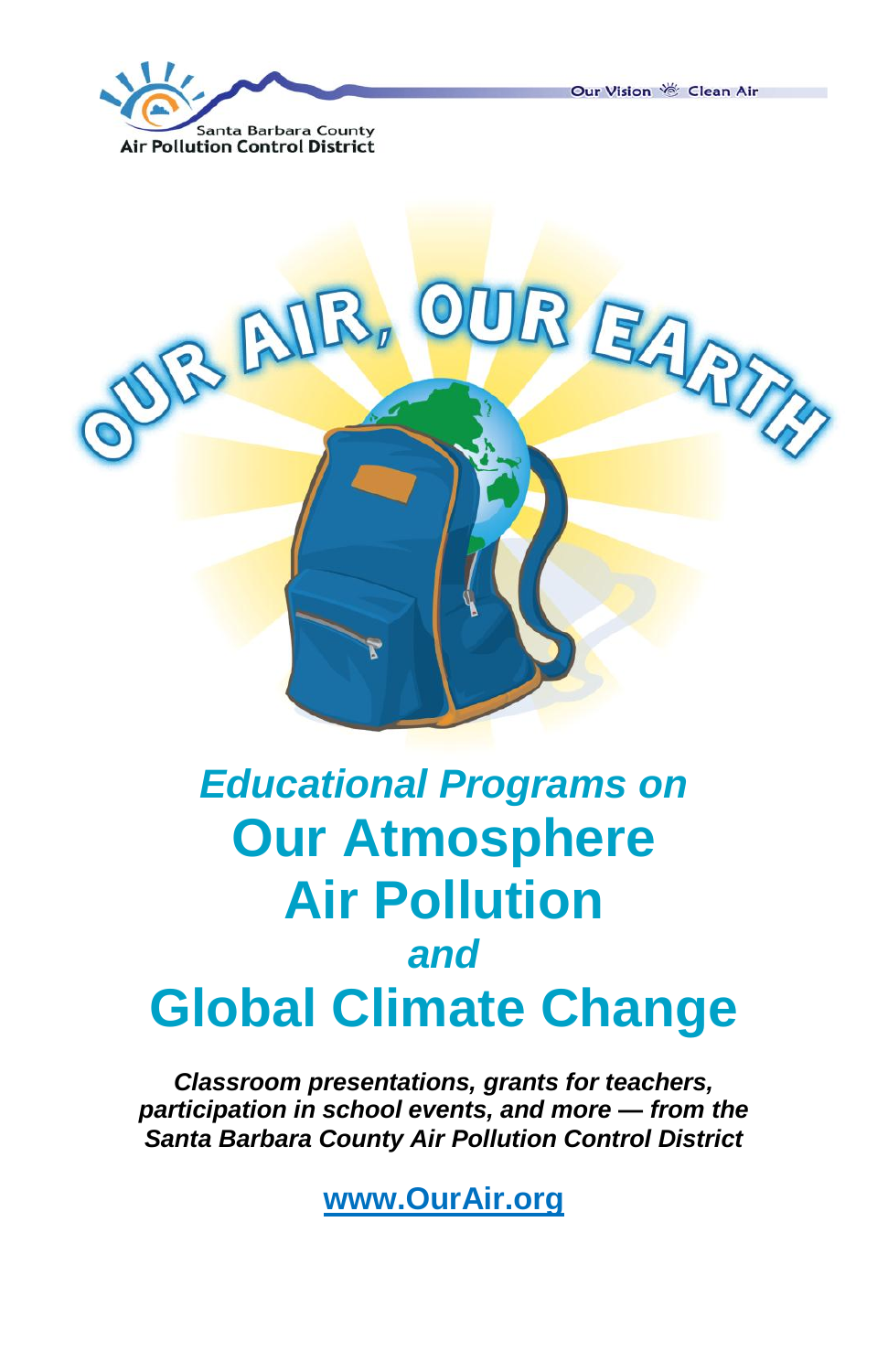# **Classroom Presentations**



We offer classroom presentations for K-12 on atmosphere, air pollution, global climate change, and what we can do to make a difference. We tailor each presentation to the class, and sometimes close by playing a game using the *Wheel of Change* (above).

# **Grants for Teachers CARE** for our EARTH at our Schools **Programs for Teachers**

#### **Schools Save Energy, Cut Traffic**

We invite K-12 grade teachers to apply for "Care for our Earth" grants to do environmental service projects with students in two areas: reducing energy use at the school; or encouraging students and parents to walk, bike, take to the bus, or carpool with other families to school. Grants are available through the Santa Barbara County Education Office. See this page: [www.sbcapcd.org/teachers.htm](http://www.sbcapcd.org/teachers.htm) for all the info and contact Mary Byrd at 805-961-8833 or [byrdm@sbcapcd.org](mailto:byrdm@sbcapcd.org) with any questions.